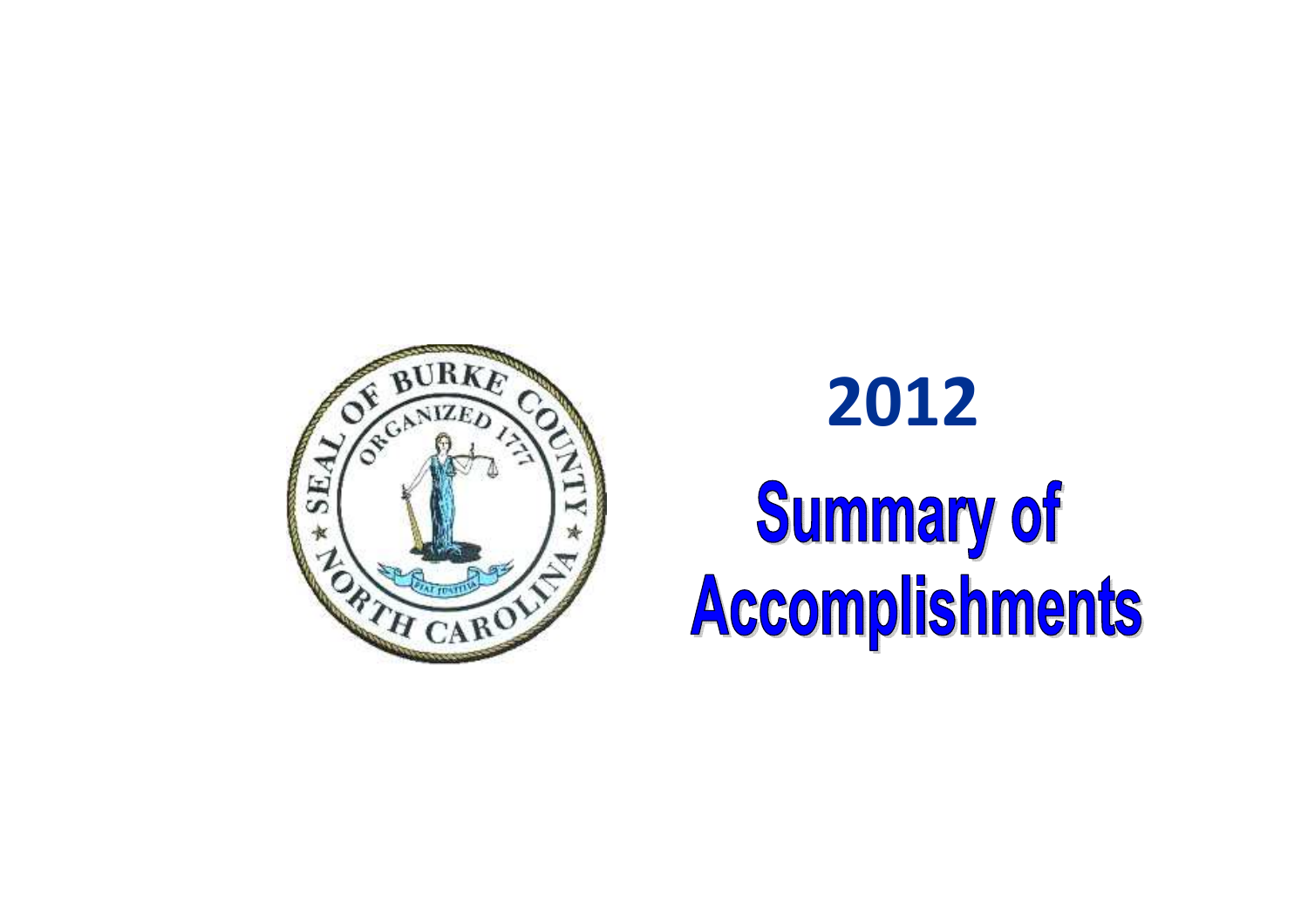The following information is a brief summary of accomplishments by the Board of Commissioners and Staff during the calendar year and does not identify every activity that was completed to benefit our citizens during 2012.

# **Economic Development**

\*Information supplied by Burke Development Inc.

## *Recruitment and Expansion*

| <b>Project Name</b>          | New Jobs | New Investment | <b>Grant Funds</b> | <b>Type of Grant Funds Additional Benefit</b>        |                                                                                                                                                                                  |
|------------------------------|----------|----------------|--------------------|------------------------------------------------------|----------------------------------------------------------------------------------------------------------------------------------------------------------------------------------|
| Spartacraft                  | 15       | \$500,000      | \$60,000           | <b>Building Reuse</b>                                | Expansion/Renovation of existing<br>plant to accommodate more production                                                                                                         |
| James Tool                   | 35       | \$2 million    |                    |                                                      | Expansion/construction of new<br>30,000 sq.ft. building/new machinery                                                                                                            |
| Siegwerks                    | 20       | \$3 million    | \$240,000          | <b>Building Reuse</b>                                | Expansion of water based ink process.<br>Company will lease 65,000 sq. ft from<br>former Capri manufacturing facility<br>which was redeveloped in part due<br>to this expansion. |
| Zion Industries              | 15       |                | \$60,000           | <b>Building Reuse</b>                                | Expansion of current facility<br>Adding 10,000 sq. ft. to current building                                                                                                       |
| Leviton                      | 152      | \$7 million    | \$1.2 million      | <b>JDIG</b><br>(Job Development<br>Investment Grant) | Expansion of current facility with new line                                                                                                                                      |
| <b>Fitzgerald Nursery</b>    | 10       |                | \$250,000          | <b>SBEA</b>                                          |                                                                                                                                                                                  |
| <b>TOTALS</b><br>Page 2 of 6 | 247      | \$12.5 Million | \$1.8 Million      |                                                      |                                                                                                                                                                                  |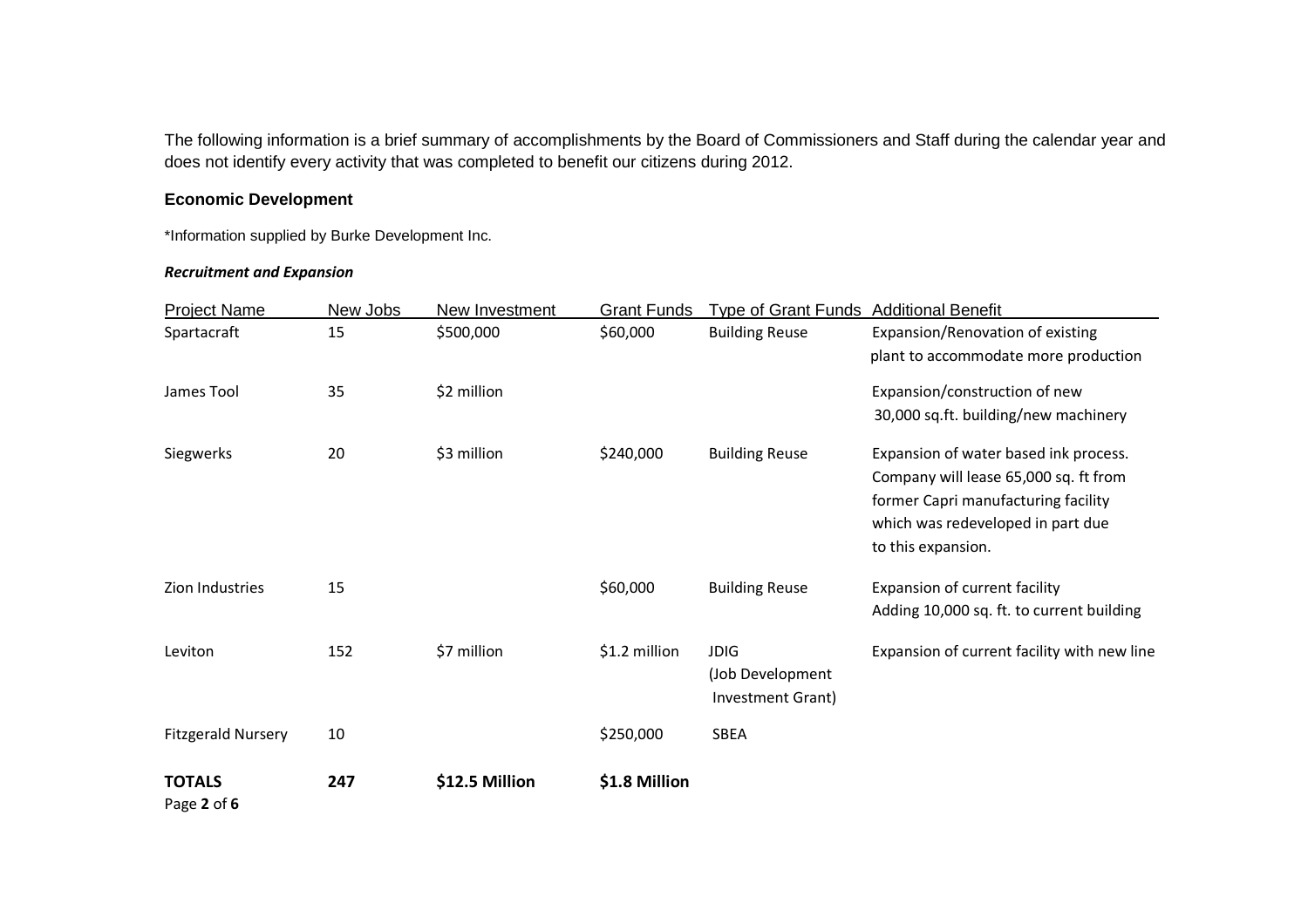#### *Workforce Development*

Project RENEW was developed and implemented by Burke Development Inc. (BDI) in early 2012 as a unique workforce development program with funding from a NC Rural Center grant. RENEW stands for Re-Educating a New Employable Workforce and is a 96-hour course that is meant to reeducate, re-tool and re-invent the local workforce. The project began as a response to concerns from local companies who saw a skills gap in potential employees. Collaboration with these employers, along with Western Piedmont Community College, led to early success.

The first class, which ended in June 2012, had 44 graduates and 37 were able to find full time employment within a month's time. The early success of this program caught the attention of the North Carolina Department of Commerce Division of Workforce Solutions. In late November 2012, Roger Shackleford, Assistant Secretary of Commerce, awarded BDI a \$154,594 demonstration grant to continue Project RENEW for another two years. The grant will allow up to 300 citizens to take advantage of the training platform and the third RENEW class begins in January 2013. There are plans to expand the program, deepen the curriculum and develop additional employer relationships, all of which will continue to grow the program and result in more Burke County citizens being put back to work.

### **Other**

- Received Efficiency Assessment and Staffing Level Analysis and began implementation of recommendations with available funds
- Temporarily waived certain fees for 01-11-2012 Tornado Victims: Septic Tank Re-inspection Fees for victims that could use their existing septic tank after reconnection; Solid Waste Fees, Burke County Water Sewer Fees, and Building Permit Fees
- Approved temporary Ordinance to permit temporary usage of recreational vehicles (RVs) or campers by citizens impacted by the tornado on January 11, 2012.
- Adopted a resolution and formally recognized the exceptional actions of our Tele-Communicators who served the needs of our citizens during the Tornado as well as their ongoing service to all Burke County citizens.
- Approved Amendments to Burke County Personnel Policy Article VIII. Separation and Reinstatement and Article X. Grievance Procedure for Complaints of Unlawful Workplace Harassment and/or Discrimination.
- Conducted safety inspection of all County Facilities.

Page **3** of **6**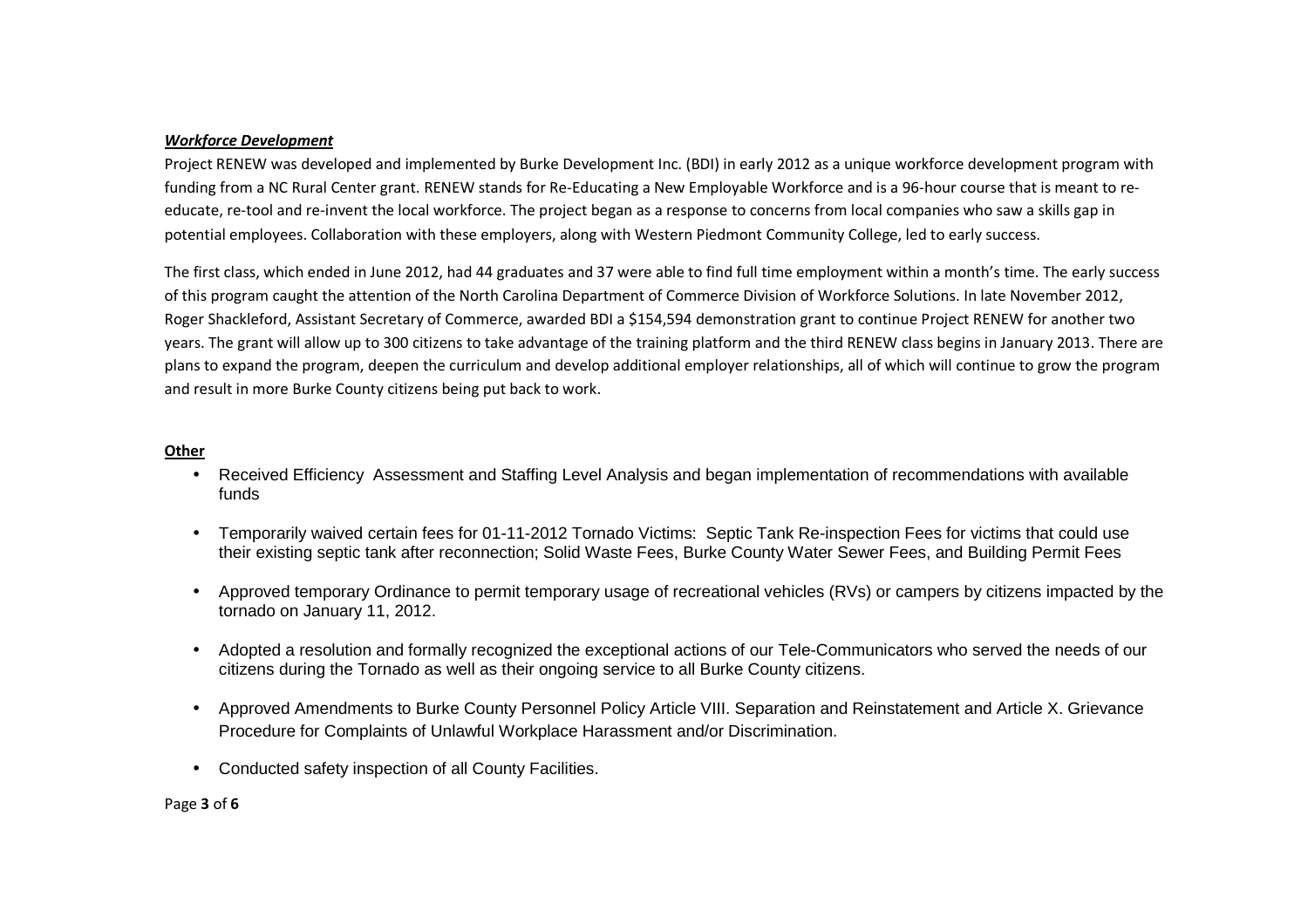- Developed and conducted Burke County's first Supervisor Training sessions.
- Implemented and processed employee performance/merit increases (approved in 2012/2013 budget.)
- Completed Building Improvements at the Burke-Catawba District Confinement Facility.
- Completed renovation of Indian Hills Pump Station.
- Made repairs on two of the five water booster pump station buildings.
- Eliminated Huffman Avenue and Drowning Creek Sewer Pump Stations.
- Awarded Engineering Services Contract to West Consultants for design of the Eckerd Creek Sewer Outfall.
- Sand blasted and repainted Mineral Springs Mountain Water Tank.
- $\bullet$ Awarded bid/contract to Bennick Enterprises for construction of the Rhoney Road Convenience Site.
- Initiated process to replace HRC Building HVAC and Generator.
- Initiated process to replace Courthouse HVAC system and upgrade Electrical Service.
- Completely renovated Courthouse elevator.
- Purchased new X-Ray machine for Courthouse Security.
- Provided REACT with additional funds to enable the purchase of a permanent building.
- • Approved two Community Emergency Response Team (CERT) grants to assist Burke County Emergency Management and REACT.
- Approved Grant Agreement with the NC Department of Commerce, State Energy Office for the Smart Grid Program.

Page **4** of **6**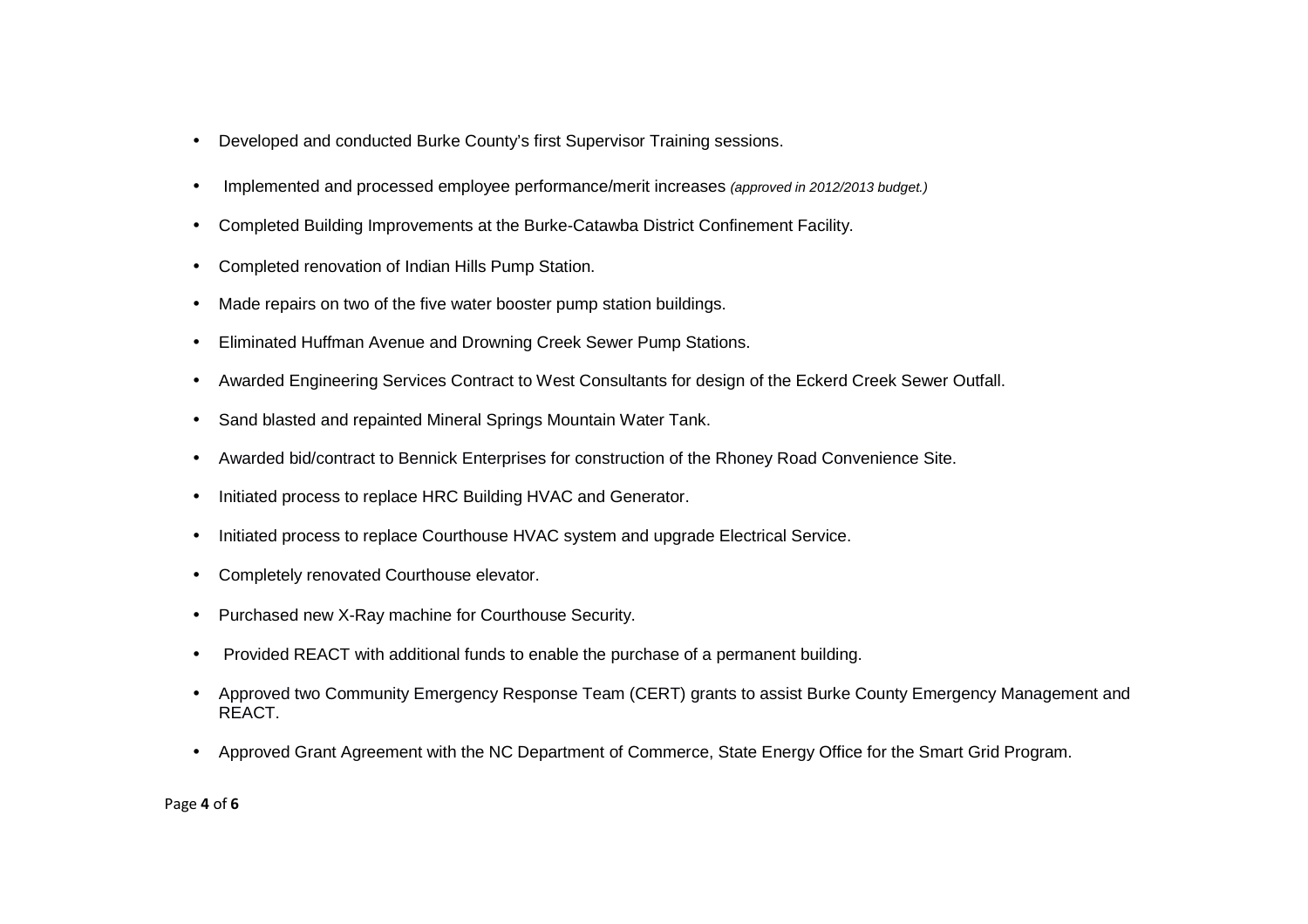- Replaced failed telephone system used by DSS and Health Department at the HRC Building.
- Engaged 911 Consolidation Project Consultant and contracted with Architect and Engineering firm to initiate process for construction of the new 911 facility.
- Approved Formal Merger Agreement for Partners Behavioral Health Management.
- •Entered into a MOU concerning mutual aid with the Burke Cooperative Water Board.
- Replaced outdated/obsolete PAN at the landfill.
- Relocated DSS unit in Valdese to the HRC Building in Morganton.
- Approved execution of an Economic Development Incentive Grant Agreement with James Tool, Inc. for building expansion.
- Approved NC Reuse Grant Application and Resolution for SpartaCraft, Inc.
- • Approved the submission of a Building Reuse and Restoration Program Grant Application to the NC Rural Economic Development Center for proposed expansion of facilities at Master Workholding, Inc.
- Approved Economic Development Grant Agreement with Leviton, Inc.
- Approved an Economic Development Agreement between Burke County, Town of Valdese and Rhodhiss Development LLC to enable completion of a failed housing development.
- Adopted Schedule of Values and Present Use Schedule of Values for use in 2013 Revaluation Project.
- •Initiated process to replace Burke County Tax Software.
- Authorized Tax Administrator to contract with Tax Management Associates to perform Business Personal Property Audits.
- Adopted a policy mandating background checks for Burke County Parks and Recreation Program Volunteers.

Page **5** of **6**